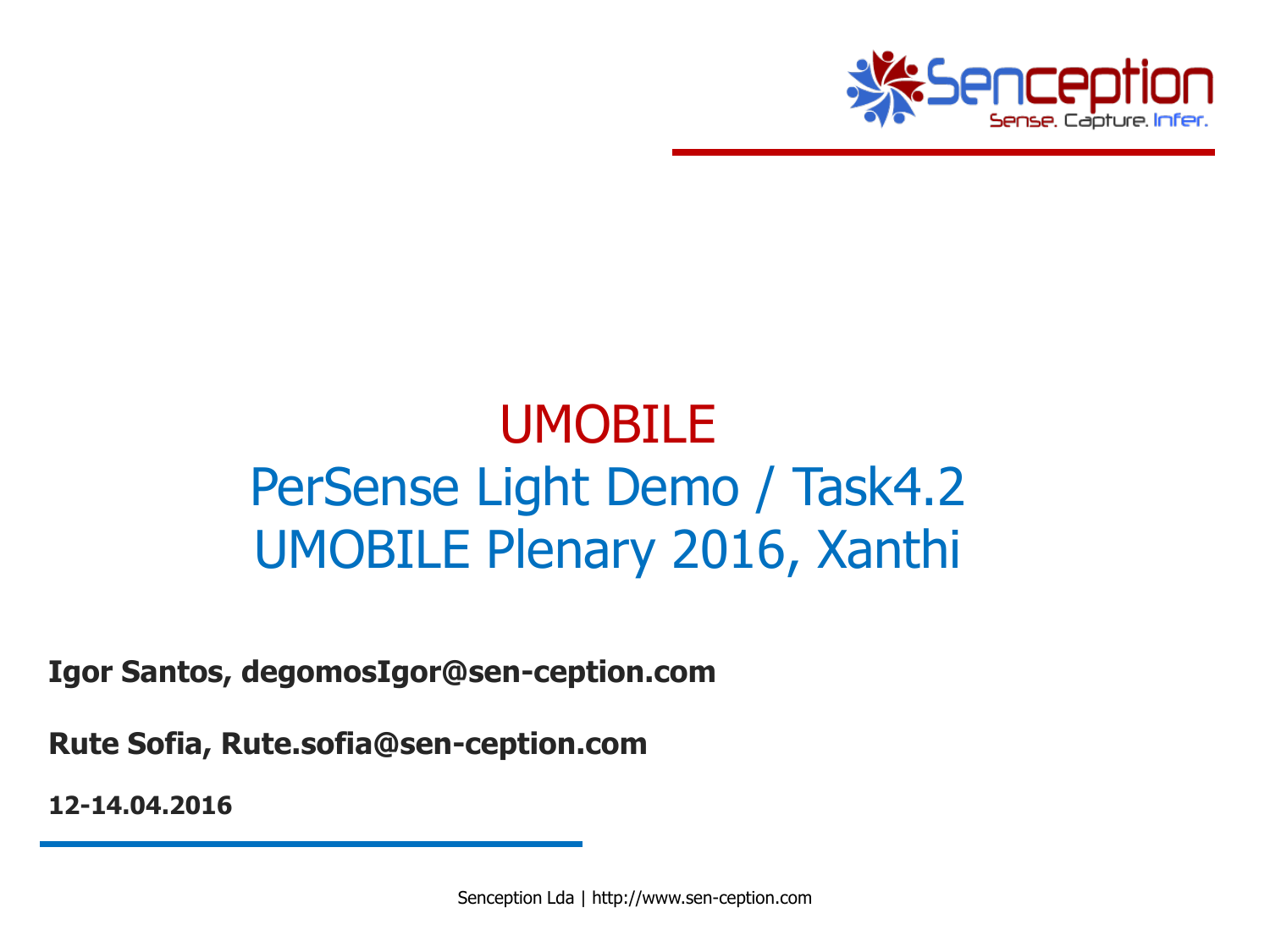### **UMOBILE PerSense Light, What for?**



- Senception will use PerSense TM Light in task 4.2 to perform an analysis on data contextualization and on network mining aspects relevant to UMOBILE
	- PerSense TM Light is availablre via Google apps for free
	- Senception can agree to extend the tool to collect more parameters, requested by partners
- **Phase I – 2016 UMOBILE demo I (April 2016)** 
	- Framework derived from smart data capture, characterization of social routines based on Wi-Fi footprinting
	- Data is kept local (SQLite) OR it can be sent to a specific server
- **Phase II – 2016 UMOBILE demo (December 2016) – v2.0**
	- Sociability forecasting software (Android)
	- User recommendations and prediction of conditions for social interaction to occur derived from shared interests, affinities, and wishes via the application of social indicators to forecast sociability in space and time
	- Usage context adapted to the UMOBILE architecture
	- For smartphones and desktop (UNIX)
	- First tests for integration as module into the UMOBILE architecture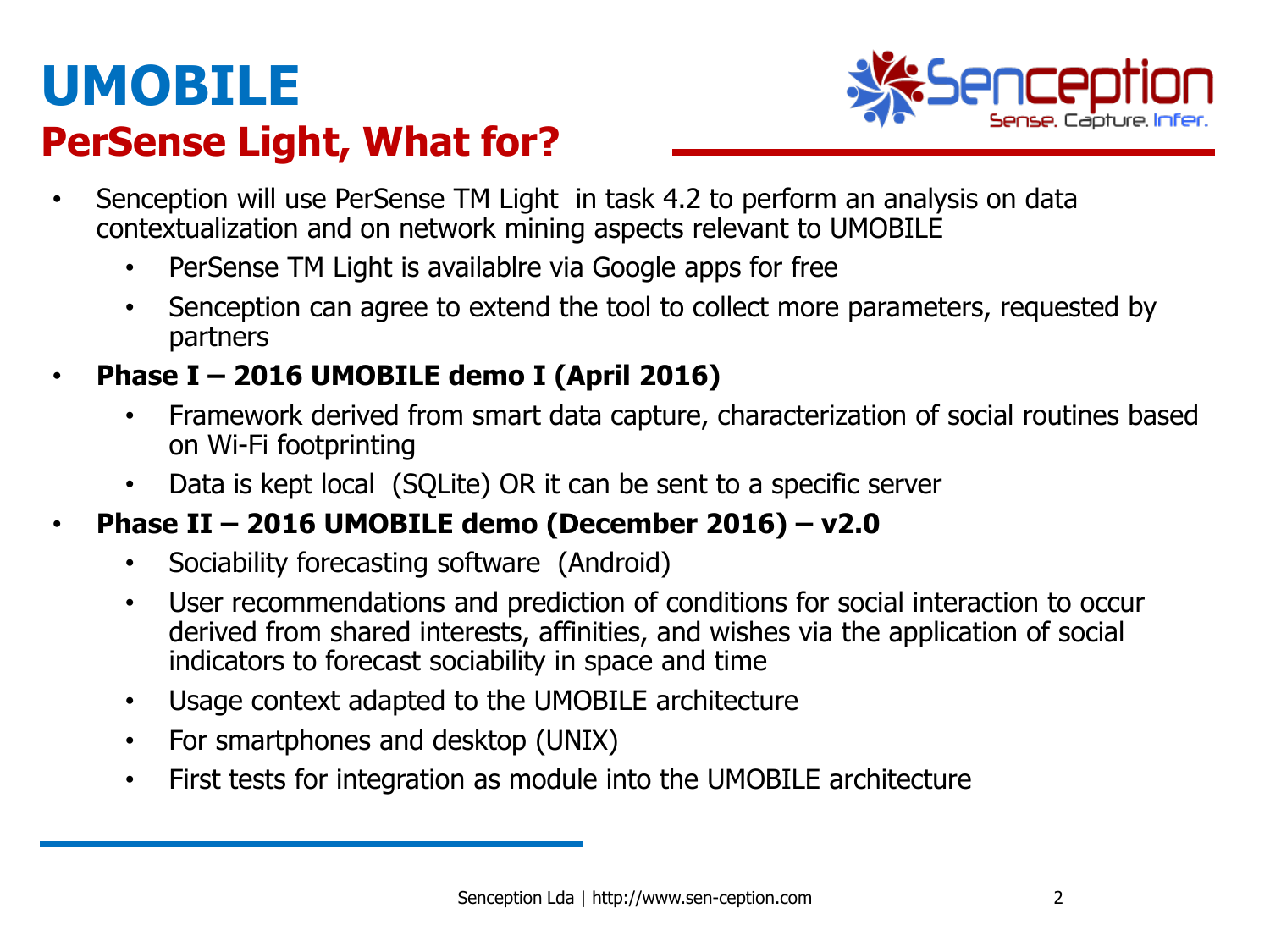#### **Which Requirements are we Meeting ?**



- **PerSense Light v1.0 contributes to the following UMOBILE requirements**
	- R1: assists in understanding social trust circles; how they organize (contextual aspects) and their duration
	- R4: keeps all data local; relies on network mining and not on personal raw data capture
	- R10: helps in understanding the relation between location and social daily routines (roaming patterns and geographical regions)
	- R18: performs seamless sensing of user context
	- R20: provides feedback about networking dynamics, based on realistic social routines (roaming patterns)
	- R23: allows authorized people to track the routine of registered devices
	- R24: does not need an always on Internet access
	- R26: allows users to manage their trust circles
- **Sociability forecasting module in PerSense Light contributes to the following UMOBILE requirements**
	- R15, R16: assists in inferring user interests by analysing local usage
	- R18: performs seamless sensing of user context
	- R24: does not need an always on Internet access
	- R27: assists in matching familiar strangers' interests and assists in facilitating meetings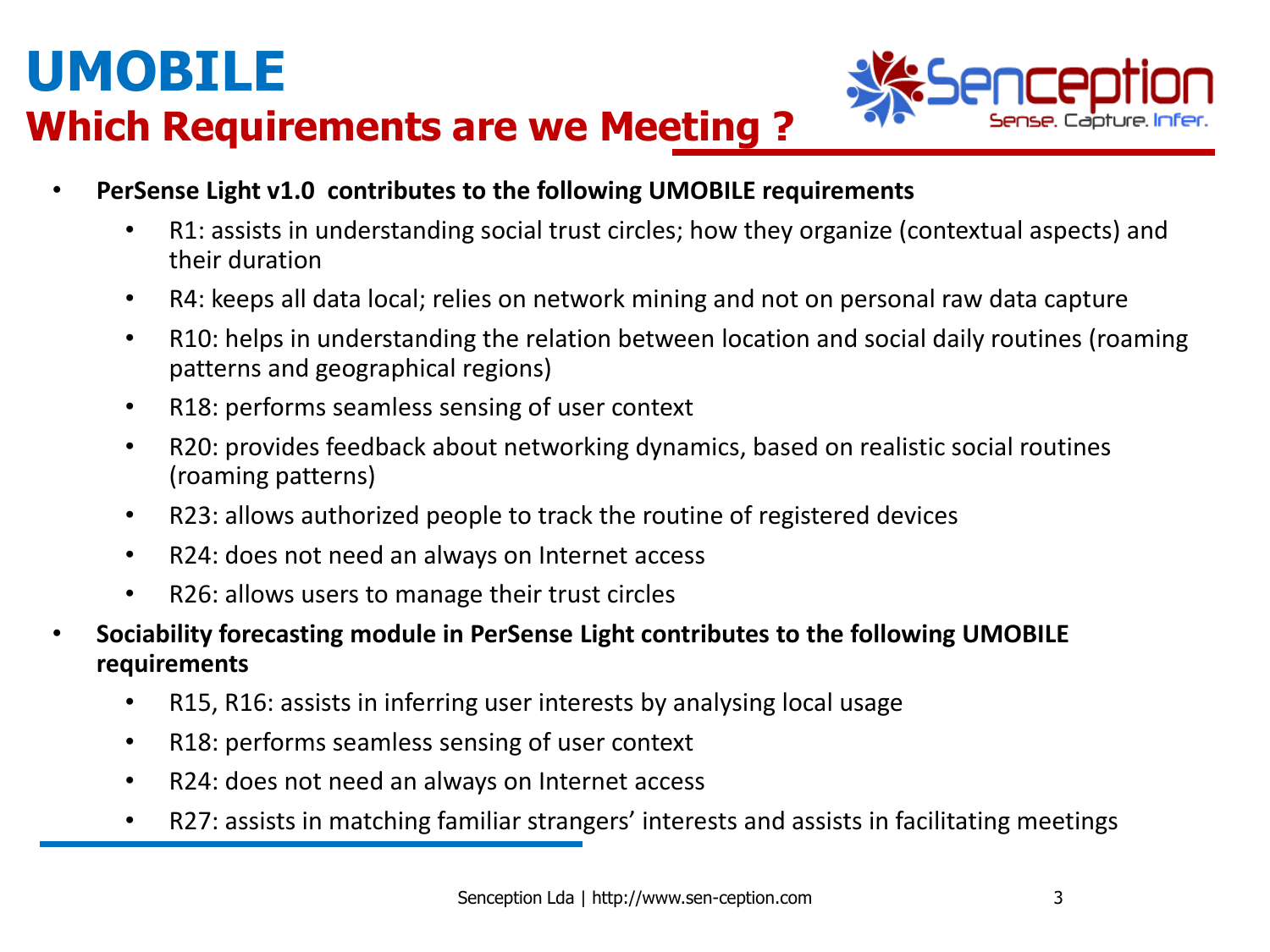#### **Demo, PerSense Light**



- **Apk running on Android devices**
	- Get it at Google Play
	- **Purpose:** scientific studies and traces; provide a concrete contextual inference (network mining)
	- Captures wireless foot printing aspects (distances, APs; visits type and duration
	- Data dumped to a specific database (SQLite) server provided by Senception
	- Prepared to allow studies with any partner (binary)
	- *Can be extended upon request, to capture parameters relevant to partner*
- **Benefits for UMOBILE**
	- Adequate contextualization aspects: goal of task 4.2
	- Traces
		- UMOBILE shall profit from a database provided by Senception
		- Traces sent to Crawdad once they are stable
	- **Dissemination** 
		- Senception shall also work with interested partners to develop studies worldwide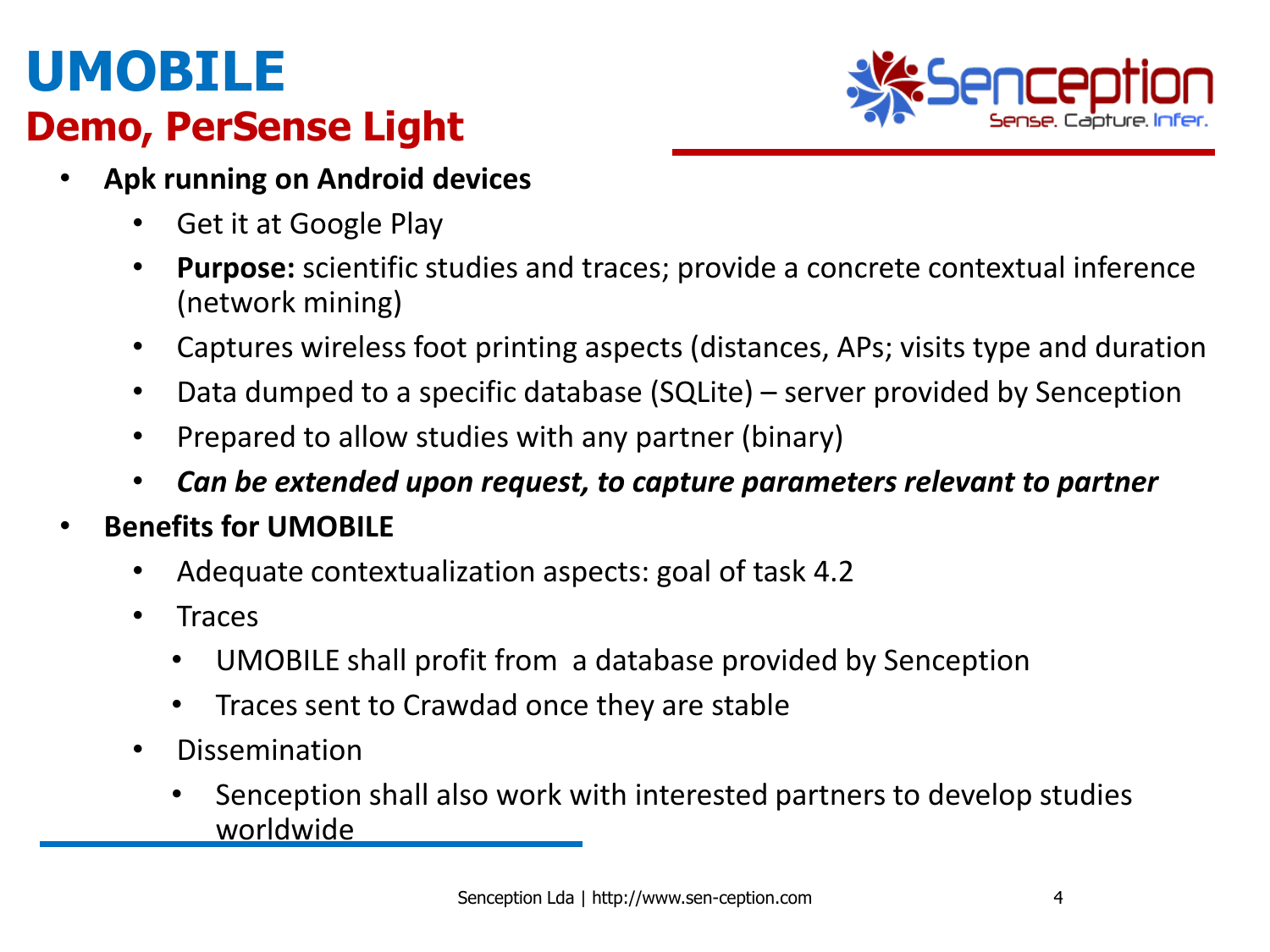

- **PerSense Light – Parameters tracked**
	- **Roaming data is collected in real-time**
		- Stored per day, week, 1 month SQLite
		- Can be dumped to a server (night)
		- Collects visited APs and affinity networks
			- Distinguishes between connected APs and non-connected Aps; devices in contact and jut in the vicinity
	- **Database Format (SQLite)**
		- *Roaming tables*
			- 16 tables, 1 for each day of the week; 1 for each week 1 to 5; 1 for the month
				- Table entry tupple for each AP: <Id, bssid, dayoftheweek, state, ssid, attractiveness\*, lastgatewayIP\*, dateTime, lat, long>
			- *Visits table*
				- Connected APs
				- Entry tuple: <Id, ssid, bssid, timeon, timeout, dayoftheweek, hour>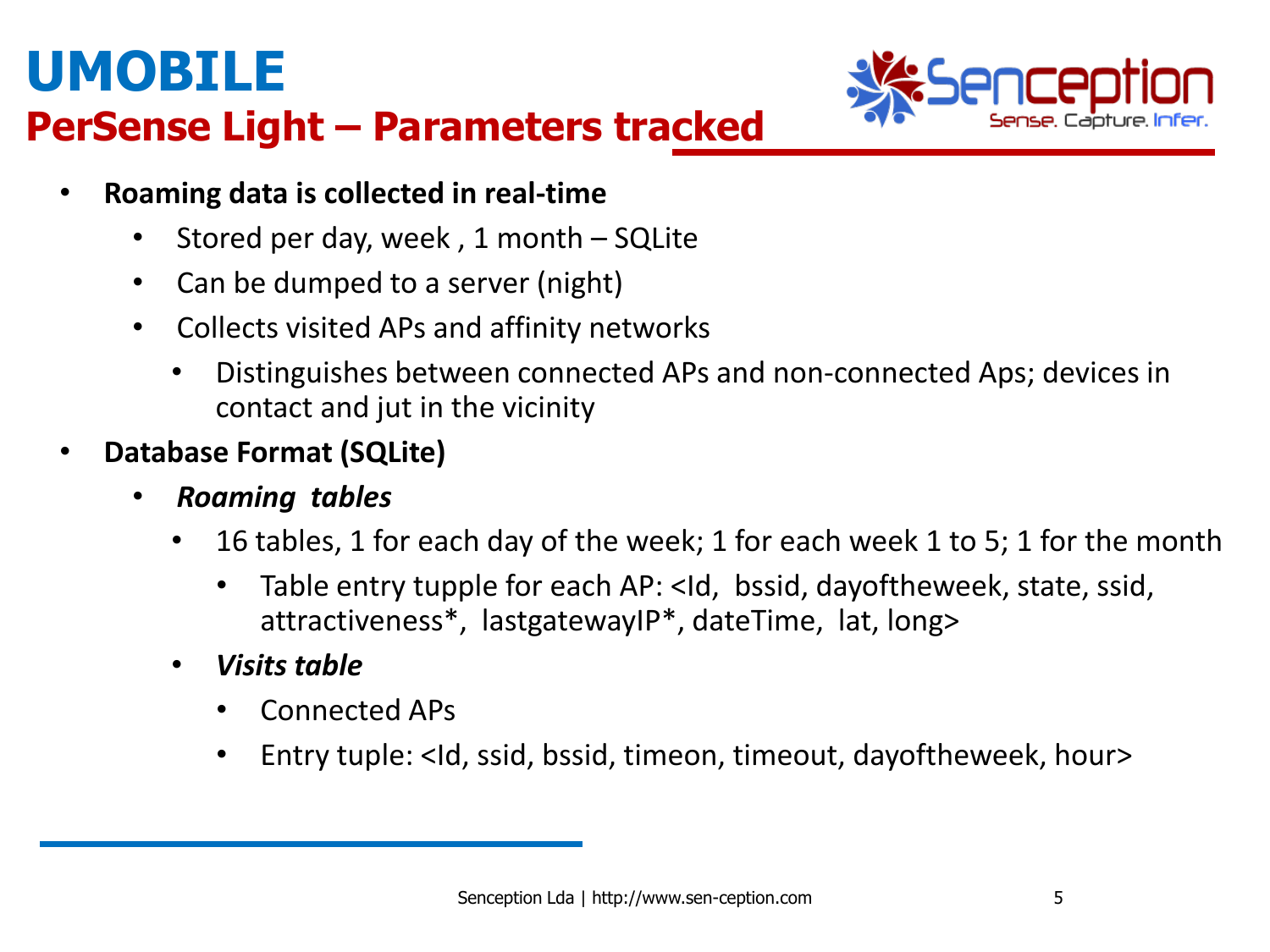

#### **PerSense Light – How does it work**

- **Database Format (SQLite)**
	- *Affinity Network tables*
		- Captured via Wi-Fi Direct
		- 16 tables, 1 for each day of the week; 1 for each week 1 to 5; 1 for the month
			- Table entry tupple for each device in the vicinity: <Id, bssid, dayoftheweek, state, ssid, attractiveness\*, lastgatewayIP\*, dateTime, lat, long>
- **Data can be backed up to a server provided by Senception**
- **Tutorial on how to use the tool to be provided by Senception upon request to partners, after the plenary**
- **Extensions are feasible – new binary can be provided by Senception, upon agreement with partner/consortium**
- **Senception wants to develop studies (papers) with partners**
	- Multiple countries, different demographics
	- We commit to analyze the collected data

**\* Fields not in use in this version.**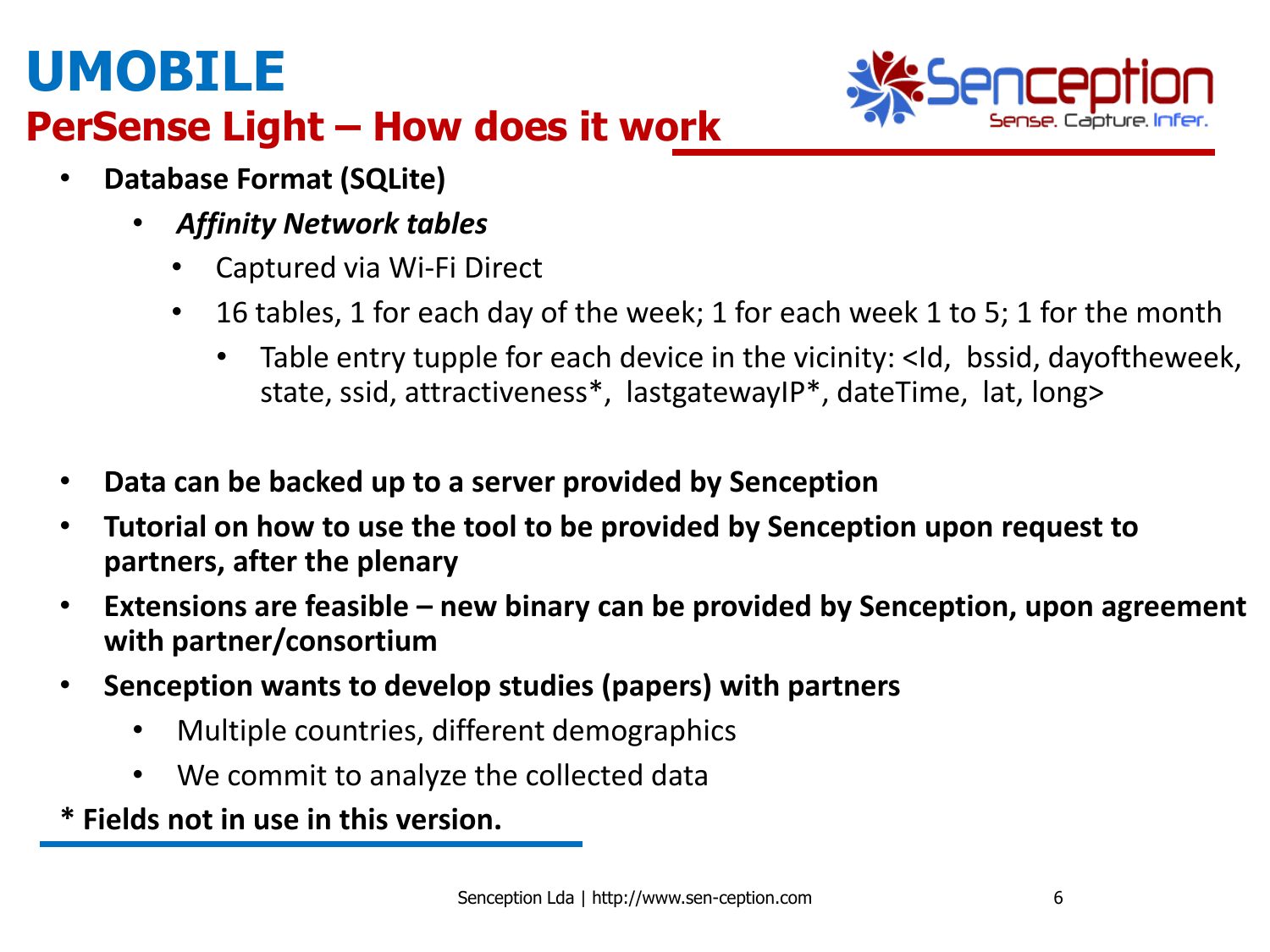### **UMOBILE Demo, PerSense Light**



**DEMO**